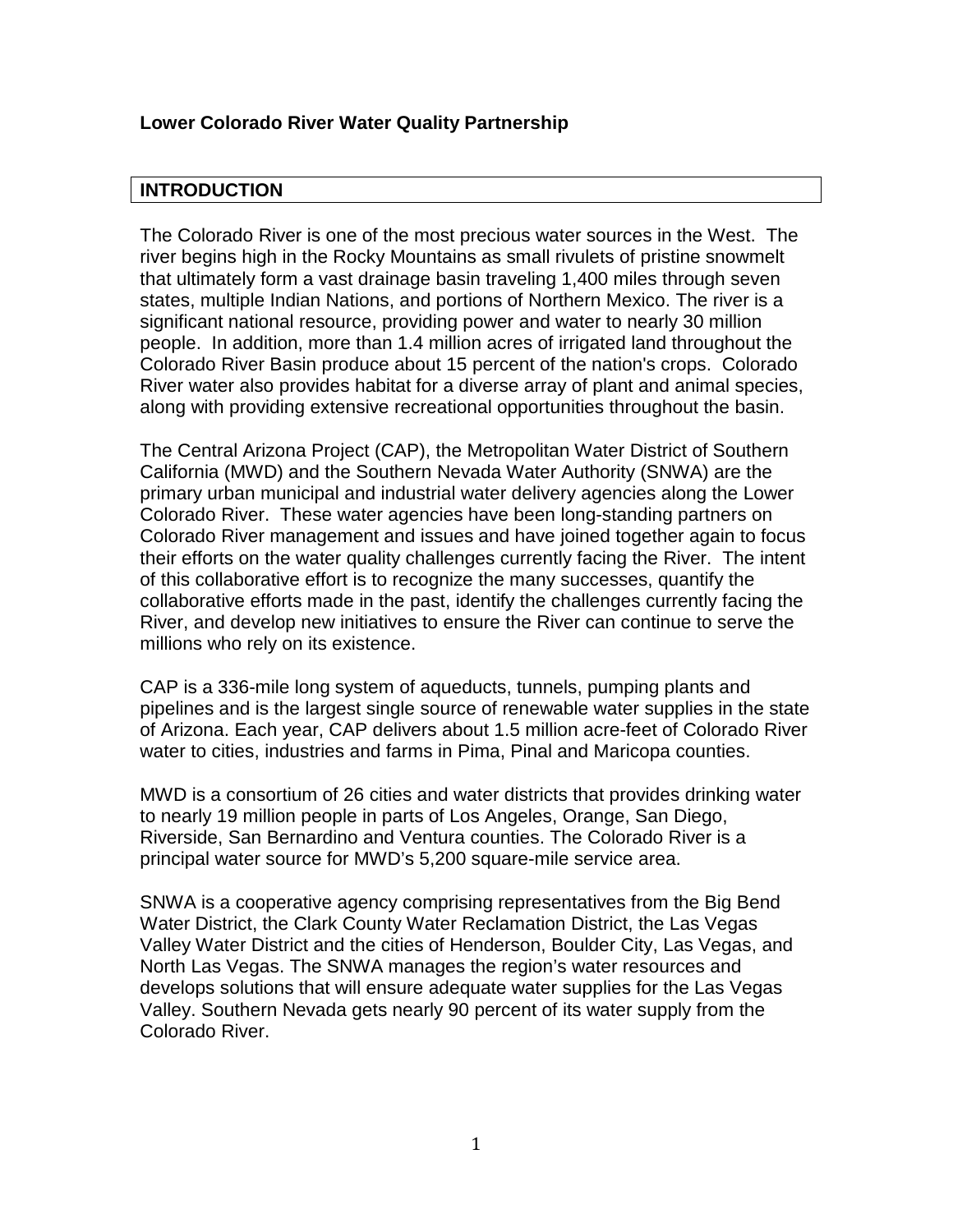These three agencies plan to formalize their partnership through a Memorandum of Understanding memorializing their continued commitment to effective management of water quality issues facing the Lower Colorado River.

# **STATEMENT OF PURPOSE**

The tremendous growth within the Lower Basin states (California, Arizona and Nevada) over the past thirty years has led to a need for increased focus on the future water supply from the river. The same is true of its quality.

Protecting the river's water quality is of paramount importance. Unlike river systems in the eastern U.S. that have many tributary waters, the Lower Colorado River has few tributaries with significant flows to mitigate water quality problems that may exist along the mainstem river. The existing drought and long-term impacts of climate change exacerbate this condition. While the Colorado River currently meets all applicable water quality standards, our challenge in an era of drought will be to protect and maintain that quality for all our users.

It is with this sense of purpose and urgency that the Central Arizona Project, Metropolitan Water District of Southern California and the Southern Nevada Water Authority have joined together to identify and implement proactive, collaborative solutions to address water quality issues facing the Colorado River.

## **CURRENT CONDITIONS ON THE COLORADO RIVER AND WATER QUALITY ISSUES**

The Colorado River provides a critical supply of municipal drinking water, agricultural irrigation water, water for wildlife habitat and water for recreation for the Lower Basin states. Protection of the Colorado River's water quality is vital to maintaining these beneficial uses. Like almost any surface water body, the river is subject to contaminants from a variety of sources. Over the years, a number of water quality issues and constituents of concern have been identified by Colorado River stakeholders that may pose an immediate or long-term threat to the river's water quality. These include salinity, selenium, nutrients (phosphorus and nitrate), bacteria/pathogens, endocrine disrupting compounds (EDCs)/pharmaceutical and personal care products (PPCPs), perchlorate, chromium VI, uranium, invasive species and climate change.

*Salinity:* The threat of increased salinity is a major concern in both the United States and Mexico. Salinity affects agricultural, municipal, and industrial water users. It is estimated that nearly 9 million tons of salt are washed into the Colorado River system annually. These salts are estimated to cause more than \$376 million of quantified damages in the Lower Basin each year. Approximately half of the salt in the River is naturally occurring and half results from various human activities. In the early 1970s, the Colorado River Basin Salinity Control Program (Program) was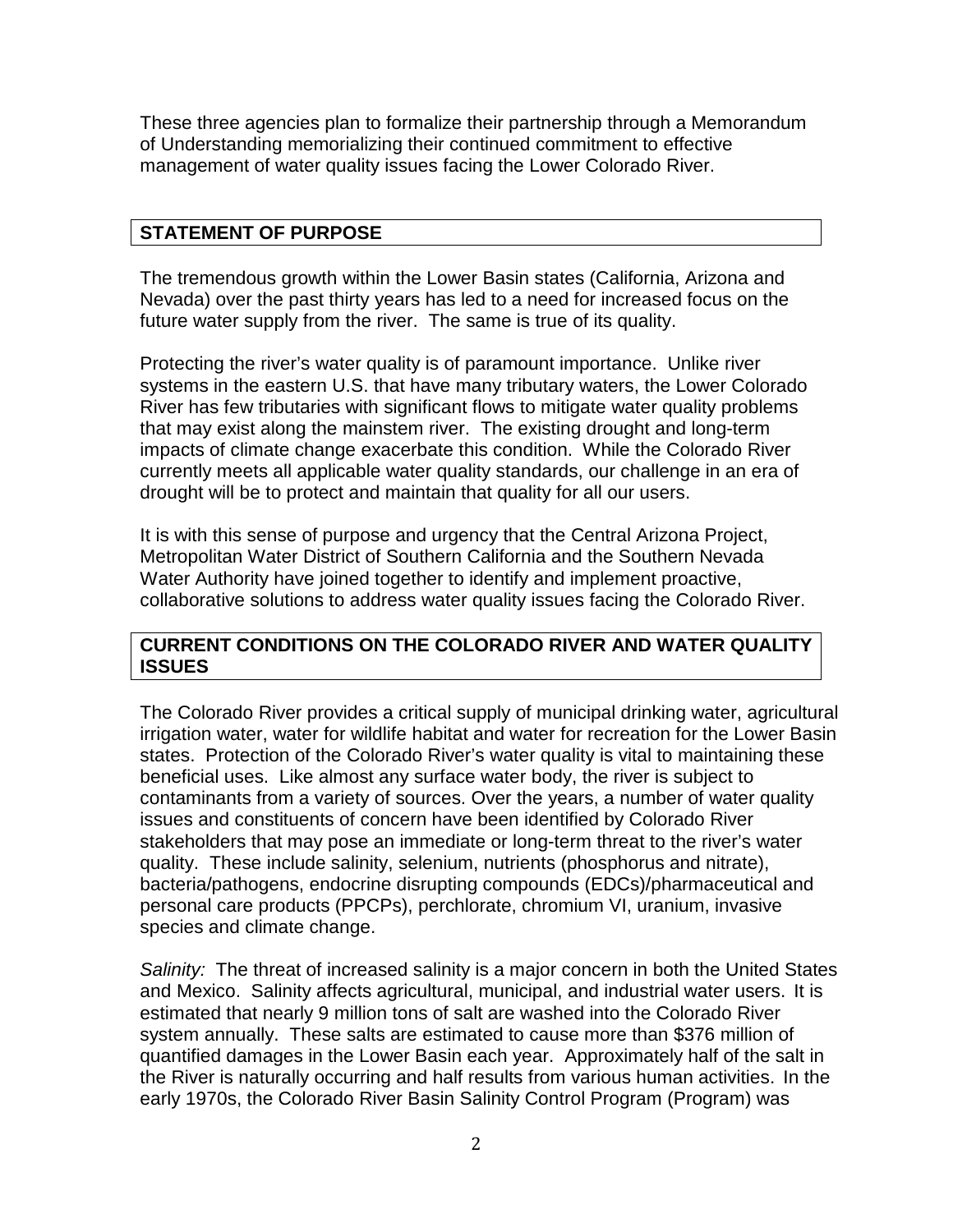established with the goal to reduce the basin's abundant salt supplies from moving into the Colorado River system. The Program partnered the federal government and the seven basin states to foster interstate cooperation on salinity issues. In addition, water quality standards for salinity were established. Through this process, projects such as funding on-farm efficiency to reduce agricultural drainage and building a well to capture and inject brine underground have been effective in achieving the goal by controlling more than 1.2 million tons of salt annually. As a result, the salinity concentrations at Imperial Dam are estimated to be 136 part per million lower today because of the Program's activities. The goal of the Program is to expand implementation to control an additional 800,000 tons of salt annually by 2020.

*Wastewater Constituents:* Treated wastewater discharges into the Colorado River add nutrients such as phosphorus and organic constituents including EDC/PPCPs. The largest wastewater discharge on the Colorado River is from Las Vegas, Nevada. The Las Vegas wastewater dischargers have implemented continuous phosphorus removal and have optimized their treatment processes to reduce phosphorus to approximately 50 percent of historic levels.

There are also many communities along the Colorado River that utilize septic tanks for wastewater disposal. These septic tanks have the potential to add nitrate, bacteria/pathogens, and EDCs/PPCPs to both adjacent groundwater supplies and to the river itself. Localized areas along the Colorado River have experienced elevated nitrate levels in their groundwater from septic tank contamination. There also have been increased concentrations of bacteria such as *E. coli* on beaches in the vicinity of these septic tanks. Many river communities have been required to install centralized wastewater treatment facilities at a large cost to their residents in order to help resolve these water quality concerns. Low concentrations of EDCs and PPCPs have been detected in the Colorado River system from wastewater discharges of all types. The human health and environmental effects of these compounds have yet to be completely ascertained, but these trace-level constituents appear to have greater implications for aquatic life than for human health.

*Industrial Contaminants:* Additional contaminants of concern in the Colorado River system include legacy contaminants due to past production, manufacturing, mining, and disposal practices. These include perchlorate, chromium VI, and uranium.The Nevada Division of Environmental Protection (NDEP) has worked effectively with the two perchlorate manufacturing companies in Henderson, Nevada, to reduce perchlorate loading to the Colorado River by over 90 percent. The concentration of perchlorate has fallen dramatically within the system in recent years despite decreased dilution.

At the same time, more than 1 billion gallons of chromium VI-contaminated groundwater located near Topock, Arizona, has migrated toward the Colorado River. A long-term remediation plan is currently being finalized. Interim measures taken have been effective and, thus far, no chromium VI has been detected in the Colorado River downstream of the Topock site. A chromium VI plume also has been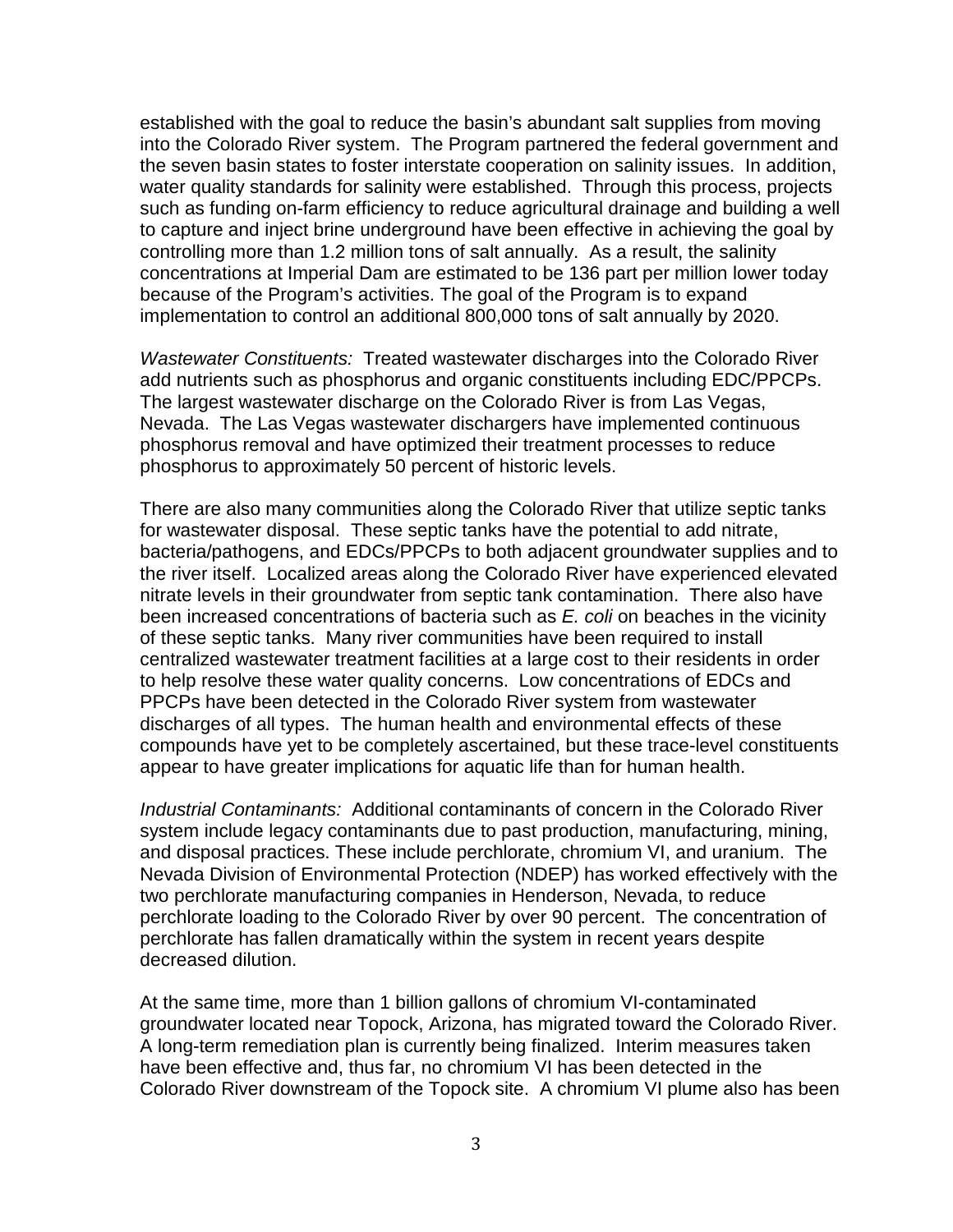found in Lake Havasu City, less than one mile from Lake Havasu. The State of Arizona is evaluating remediation alternatives for this contaminated groundwater.

A 16-million ton pile of uranium mill tailings was left along the banks of the Colorado River near Moab, Utah. There are concerns that these tailings may pose a water quality threat should a catastrophic flood event wash some of the tailings into the river. The United States Department of Energy began taking essential steps toward the removal and disposal of the tailings in 2009.

*Invasive Species:* Invasive species are a problem in the United States and throughout the world, causing significant environmental and economic damage. Losses have been estimated to add up to almost \$120 billion per year in the United States alone. There are approximately 50,000 foreign species in the United States, and the number is increasing. Quagga mussels have invaded the entire lower Colorado River system and have the ability to plug pipes, intake structures, cooling lines, etc. Additionally, the mussels have the potential to concentrate pollutants in the river water and their waste products may create as much of a problem as the bio-fouling caused by the mussels themselves. The control of this invasive species has cost water utilities on the lower Colorado River millions of dollars, and these costs are expected to increase as these species spread throughout the river system.

One of the impacts quagga mussels can have is to increase water clarity, which surprisingly has adverse consequences. From below Davis Dam through Lake Havasu, this has led to unprecedented growth of invasive aquatic plants, including spiny naiad and Eurasian water milfoil. Proliferation of indigenous weed species also has increased, causing as many problems as invasive species. When the aquatic plants die, they detach from the bottom of the watercourses and can plug intake structures, further increasing maintenance costs for agencies.

A more comprehensive discussion of these water quality issues along the Lower Colorado River is included as an addendum to this discussion paper.

# **A PROACTIVE PARTNERSHIP**

Establishing a close collaboration among CAP, MWD, and SNWA represents a proactive opportunity to find creative local and regional solutions to the challenges facing the Colorado River. By working together, we believe we can recommend solutions that will safeguard the future well being of the Colorado River along with all those who rely on it.

In addition to our partnership, we plan to identify the numerous programs and organizations that are also working to maintain the integrity of the Colorado River. The next steps for this partnership may include efforts to:

• Inventory policy initiatives and identify funding opportunities for mitigation of water quality concerns.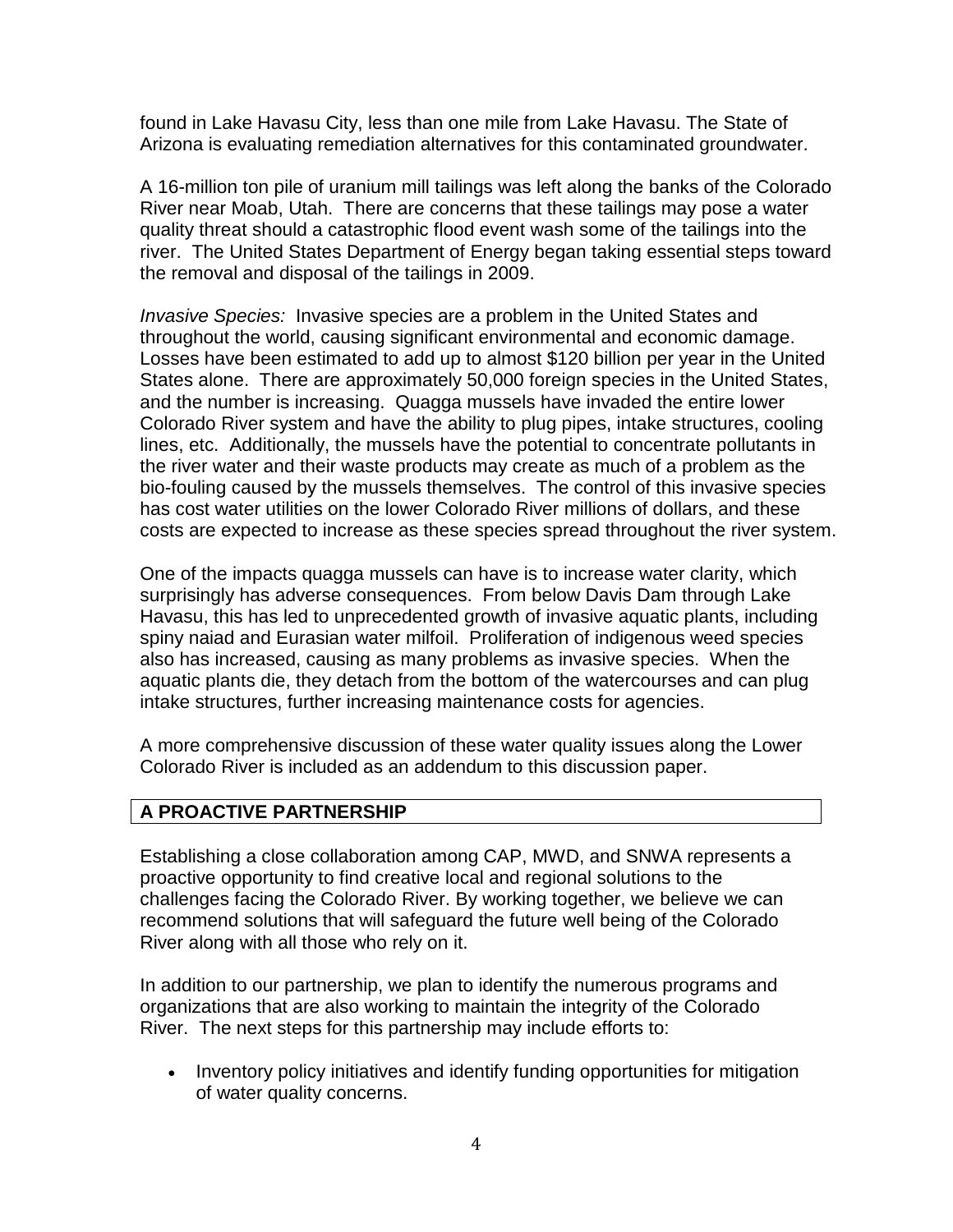- Coordinate water quality monitoring on the Colorado River among utilities along with state and federal agencies.
- Maintain an existing database of all water quality monitoring results on the Colorado River from Lake Mead to the Mexico border.
- Periodically hold science symposiums on water quality on the Colorado River.
- Support and maintain a water quality model of Lake Mead and the Colorado River that can be used by agencies to evaluate impacts of climate change, spills and emerging contaminants.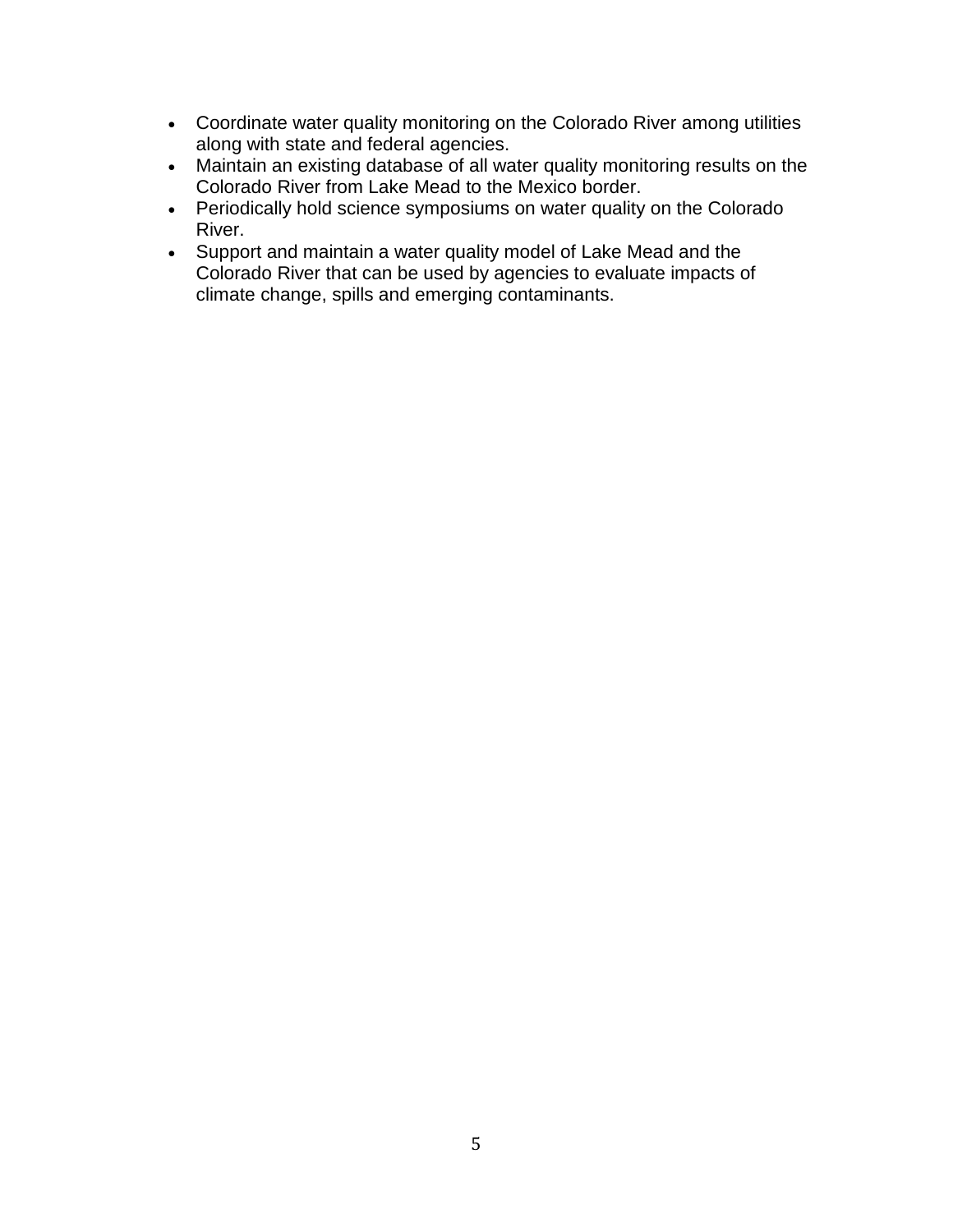## **Addendum: Colorado River Water Quality Issues**

Numerous efforts have been implemented throughout the Colorado River Basin and have been effective in protecting the water quality of the Colorado River. Despite these efforts, some constituents still threaten to adversely affect the river as a whole or may be resulting in localized deleterious effects. Continued vigilant efforts of key Colorado River stakeholders are critical to the preservation of the River's future water quality.

In the discussion paper, a number of water quality contaminants and issues of concern were identified as having the potential to negatively impact future Colorado River water quality. This section will address these and other Colorado River water quality issues in greater detail, along with describing some of the continued efforts necessary to ensure protection of the river. In addition, climate change, selenium, mercury, turbidity/suspended sediment, and stormwater will also be discussed in terms of their potential effects on the water quality of the lower Colorado River.

## **Climate Change**

The onset of the drought in the Colorado River has heightened attention to the broader issue of long-term climate change, both within the Colorado River Basin and beyond. The United Nations Framework Convention on Climate Change defines climate change as "a change of climate which is attributed directly or indirectly to human activity that alters the composition of the global atmosphere and which is in addition to natural climate variability observed over comparable time periods." Potential climate change impacts on the Colorado River are being investigated in the Colorado River Basin Water Supply and Demand Study being conducted by Reclamation and the Colorado River Basin states. Changes in timing and frequency of rainfall may impact the river's water quality and its treatability for drinking water supplies.

Water utilities across the country have convened to raise awareness of the impacts that climate change may have on municipal water agencies and regional water management. In 2008, some of the nation's largest water agencies partnered together to form the Water Utility Climate Alliance. This group works to improve research related to the impacts of climate change on water utilities and develop strategies for adapting to climate change. Additional research is needed to track and evaluate the potential influences of climate change and increased hydrologic variability.

## **Salinity**

The Colorado River system is naturally saline. Nearly half of the salts in the Colorado River system are naturally occurring and originate from saline springs, erosion of saline geologic formations and runoff. Irrigation is the primary human-induced source of salinity contributions to the Colorado River, with reservoir evaporation and municipal and industrial sources making up the balance. The flow of the river dilutes these inputs and, depending upon the quantity of flow, salinity can be relatively diluted or concentrated. Climatic conditions directly affect the flow and, subsequently, the salinity concentrations in the Colorado River.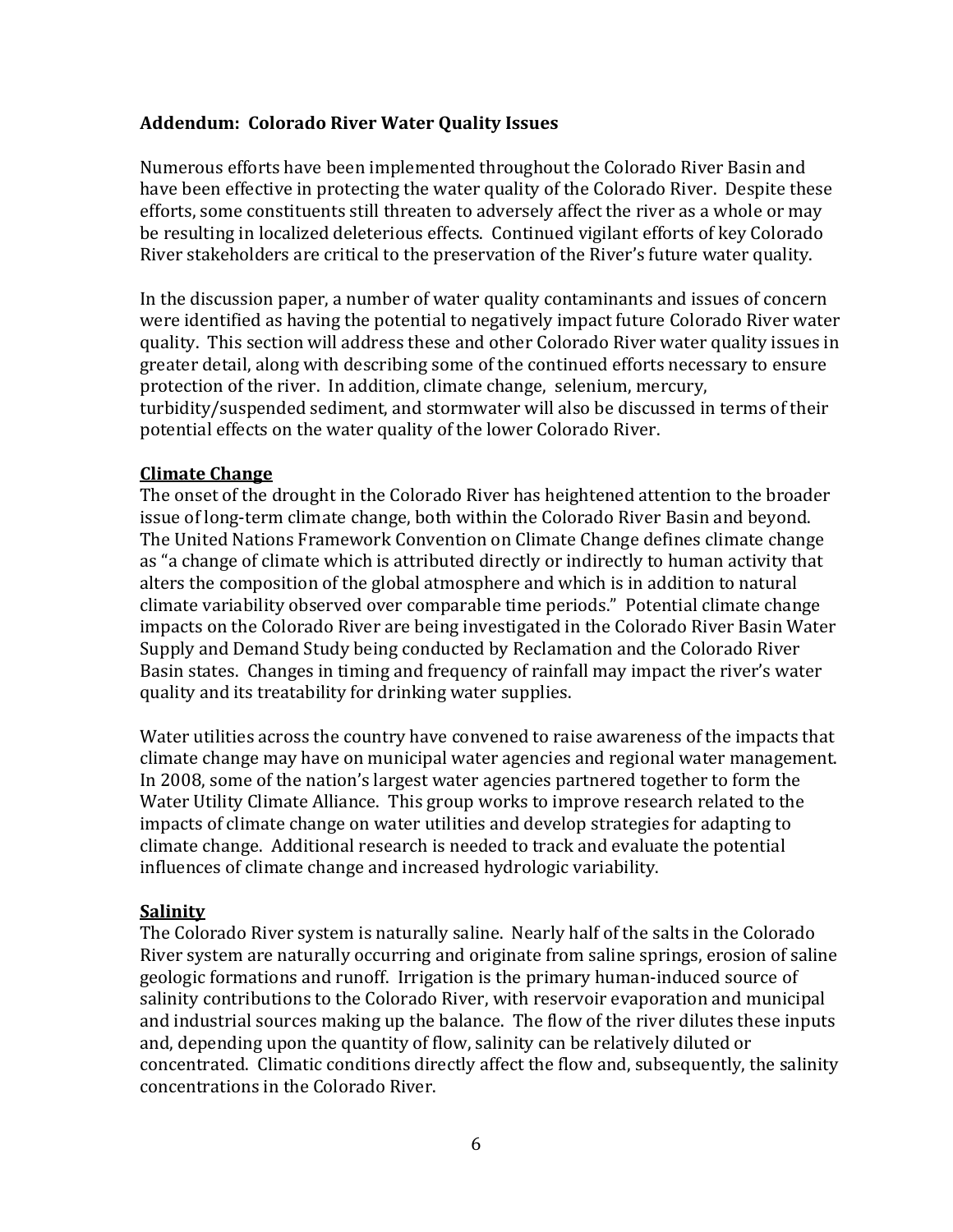Present salt levels in the Colorado River system have few if any negative human health effects; however, during droughts, the United States Environmental Protection Agency (EPA) recommended secondary aesthetic water quality standard for sulfate can be exceeded. EPA's recommended secondary aesthetic standard for TDS is routinely exceeded under all lake elevations. The primary adverse effects of higher Colorado River salt concentrations are consumer economic impacts. Salinity-related damages can result from reduced agricultural crop yields, corrosion and plugging of pipes and water fixtures, additional treatment needed for industrial uses and processes, increased cost and difficulty of recycling water, and limitations for use in groundwater recharge and storage programs.

In 1972, the Colorado River Basin Salinity Control Forum (Forum) was created for interstate cooperation and information to comply with Section 303(a) and (b) of the Clean Water Act which is to develop water quality standards, including numeric salinity criteria and a basin-wide plan of implementation for salinity control. It is currently estimated that nearly 9 million tons of salt pass Hoover Dam each year. The Forum has set a 2030 target of 1.85 million tons per year of salt to be removed from the Colorado River system, an increase from the 1.08 tons currently being removed according to the Forum's *2008 Review of the Water Quality Standards for Salinity*. Continued funding to implement measures identified in the Salinity Control Program is critical to meeting the Forum's target and protect lower Colorado River uses.

#### **Selenium**

Selenium is an essential nutrient, but one that can be toxic in fish and wildlife in excessive concentrations and which has the ability to bioaccumulate. Bioaccumulation occurs when organisms of a lower trophic level ingest selenium and these organisms are consumed by organisms of a higher trophic level. This bioconcentration results in greater concentrations of selenium in those organisms higher in the food chain, which can result in deformities or even death.

The primary source of this constituent is sedimentary rocks, which are generally seliniferous in the western United States. Water leaches selenium from these rocks and carries it into the watershed. Many of the tributaries in the Colorado River system exceed EPA's aquatic life beneficial use standard for selenium. Selenium enters the system in the same manner as salinity; therefore, efforts to reduce salinity will also reduce selenium.

## **Nutrients**

There are numerous point and non-point source inputs of nutrients throughout the Colorado River system, which include wastewater treatment plants, landfills, wastewater lagoons, irrigated agriculture and septic tanks. Nitrate and phosphorus provide essential nutrients for phytoplankton and plants to grow. The amount of aquatic plants growing from below Davis Dam into Lake Havasu has increased greatly in recent years, coinciding with increased nutrient levels in the system. With increased population growth and urbanization in the Colorado River Basin, additional sources of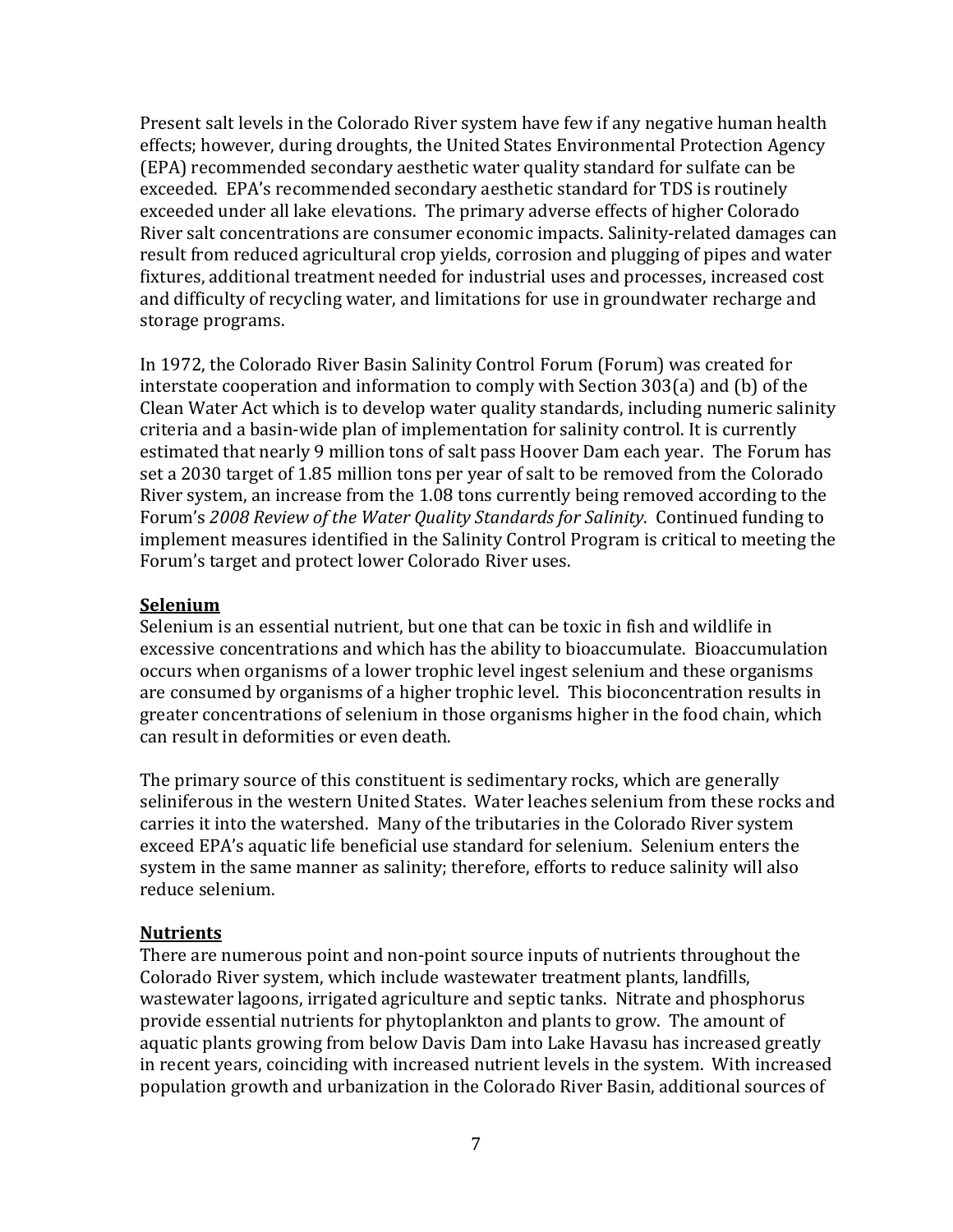nutrient loading into the Colorado River are likely unless effective source control measures are put in place.

#### *Phosphorus*

Phosphorus plays an important role in biological systems and is required in large quantities relative to its availability in nature. In most of the Colorado River system, phosphorus is the primary growth-regulating nutrient. In most portions of the system, its presence is limited. There are, however, localized areas in the river that receive high levels of phosphorus loading which can lead to excessive algal growth and blooms. When these algal blooms die and decompose, they can reduce dissolved oxygen concentrations in the water and result in fish kills. Algae decompose into organic carbon which can lead to harmful byproducts when disinfected for drinking water treatment. If the nutrient concentrations are high in the lower Colorado River, there is also the potential for toxic blue-green algal blooms. The toxins produced by the algae can impact fish and wildlife and drinking water supplies. Further, algal growth affects consumer acceptability of drinking water supplies by imparting undesirable tastes and odors, creates operational and maintenance challenges for water systems, and provides a food source for the proliferation of invasive species like quagga mussels.

#### *Nitrate*

Nitrogen-based compounds can exist in many forms, including nitrate, nitrite, organic nitrogen, and ammonia nitrogen. Nitrate is more commonly found in the environment than the other forms of nitrogen. Excessive levels of nitrate in drinking water can interfere with the blood's utilization of oxygen and has been shown to have the greatest impact on infants less than six months old. EPA has set standards for the amount of nitrate allowed in drinking water. The soil in the Colorado River system is a source of organic nitrogen; therefore, nitrate concentrations can be naturally found in Colorado River water. However, nitrate is not found at levels associated with adverse health effects.

Elevated drinking water concentrations of nitrate are normally found in groundwater systems due to septic tank contamination, agricultural practices, or industrial uses. Nitrate is easily dissolved and mobile in groundwater and therefore can be very difficult and costly to remove. There are communities along the lower Colorado River that have experienced localized elevated nitrate concentrations in their groundwater, largely due to the high densities of septic systems in these areas. As a result of these elevated nitrate levels, these smaller communities have been required to install centralized wastewater treatment systems at significant cost to their residents.

## **Bacteria/Pathogens**

There are numerous bacteria, viruses, and parasites that can cause waterborne illness, such as *Salmonella*, *Shigella*, and *E.coli,* rotavirus and enterovirus, *Giardia* and *Cryptosporidium*. Pathogenic bacteria, viruses, and parasites normally exist in very low concentrations in water and are difficult to detect.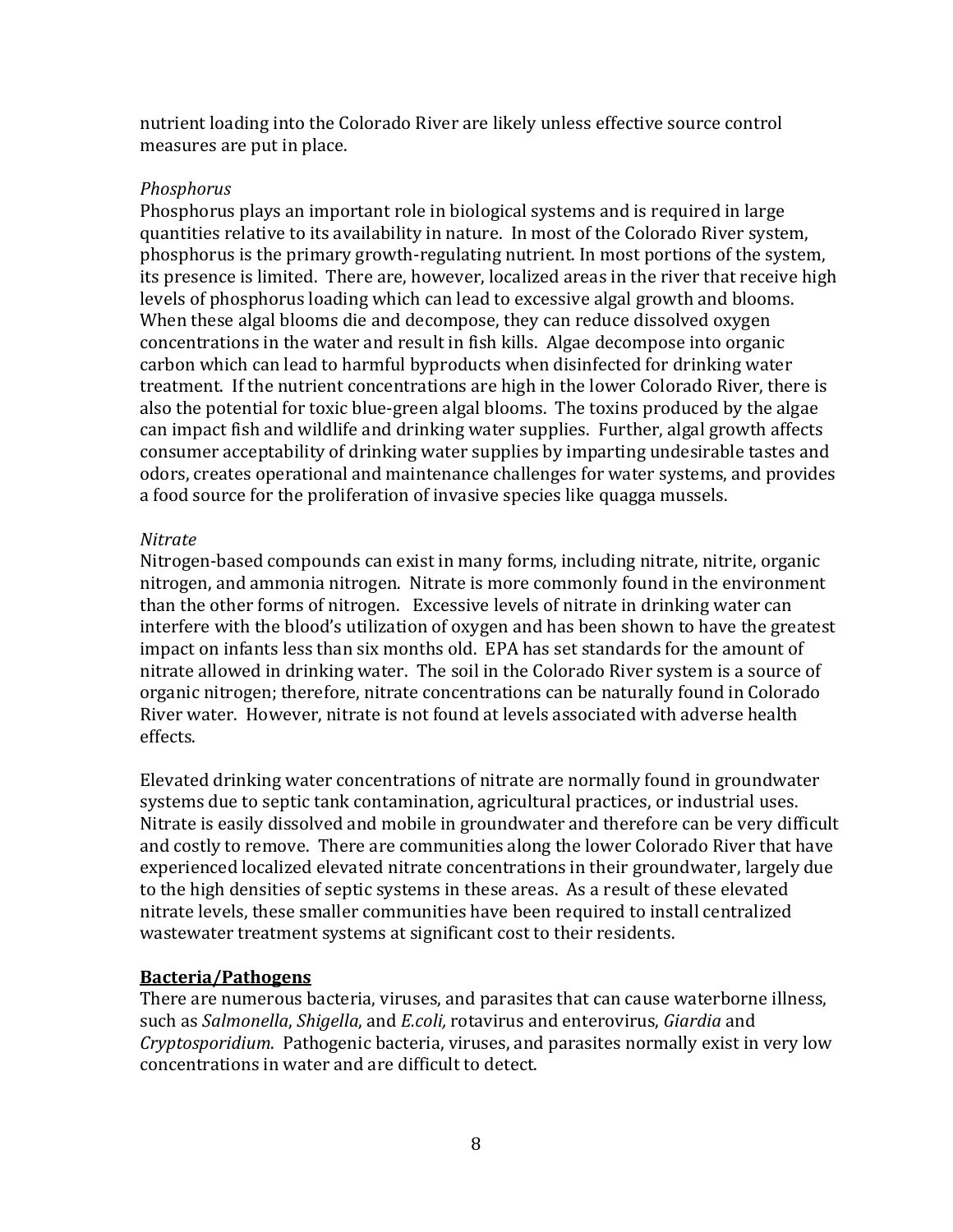Based on analytical results, the concentration of bacteria, viruses, and parasites in the Colorado River system is low, except in some localized areas impacted by septic systems. The effluent from septic systems contains bacteria and pathogens, and these organisms have the potential to contaminate groundwater. Similar to the nitrate issues noted above, the communities along the lower Colorado River have also experienced localized elevated bacterial concentrations in their groundwater and downgradient surface waters. These communities have been required to install centralized wastewater treatment systems as a result of the adverse effects of septic systems.

## **EDCs/ PPCPs**

Compounds that can alter the endocrine system of animals have been detected in water supplies around the world as the result of human activities and wastewater discharges. These substances are known as endocrine-disrupting compounds (EDCs) and—in sufficient concentrations—have been linked to a variety of adverse effects in both humans and wildlife, including hormone-dependent cancers, reproductive tract disorders, and reduction in reproductive fitness. Pharmaceutical compounds and their metabolites include antibiotics, heart medications, and anti-seizure medications. Trace levels of many pharmaceuticals have been detected in surface waters, a few of which have been detected in finished drinking water. Personal care products (PCPs) such as shampoos, antibacterial soaps, and perfumes, create another class of emerging contaminants that have been detected in surface and ground waters. Some pharmaceuticals and PCPs (collectively termed PPCPs) are highly persistent in the environment and can function as EDCs. Although these compounds have likely been present in surface waters for years, the scientific knowledge surrounding them is relatively new and continues to evolve.

EDCs and PPCPs have been detected at very low (parts per trillion) concentrations in the lower Colorado River system. Most are not regulated by the EPA. They generally are difficult to remove through conventional wastewater treatment methods and, consequently, are highly persistent in the environment in extremely low concentrations. Advanced drinking water treatment systems such as ozonation have proven effective at destroying many of these compounds. No known human health effects have been determined for EDCs and PPCPs at concentrations found in the Colorado River, but these compounds continue to receive significant media attention and can affect the public's confidence in drinking water supplies. Scientific research continues to be conducted to better understand the occurrence and potential effects of these emerging compounds.

#### **Perchlorate**

Perchlorate is an oxidizer found in solid rocket fuel, munitions, and fireworks. In sufficient concentrations, it has the ability to interfere with the thyroid function of sensitive sub-populations such as pregnant women and children. Perchlorate was produced in the Las Vegas Valley for 50 years. Before environmental regulations were instituted in the early 1970s, improper disposal practices at two chemical manufacturing facilities allowed perchlorate to contaminate the local groundwater, which has seeped into Las Vegas Wash, Lake Mead, and the lower Colorado River.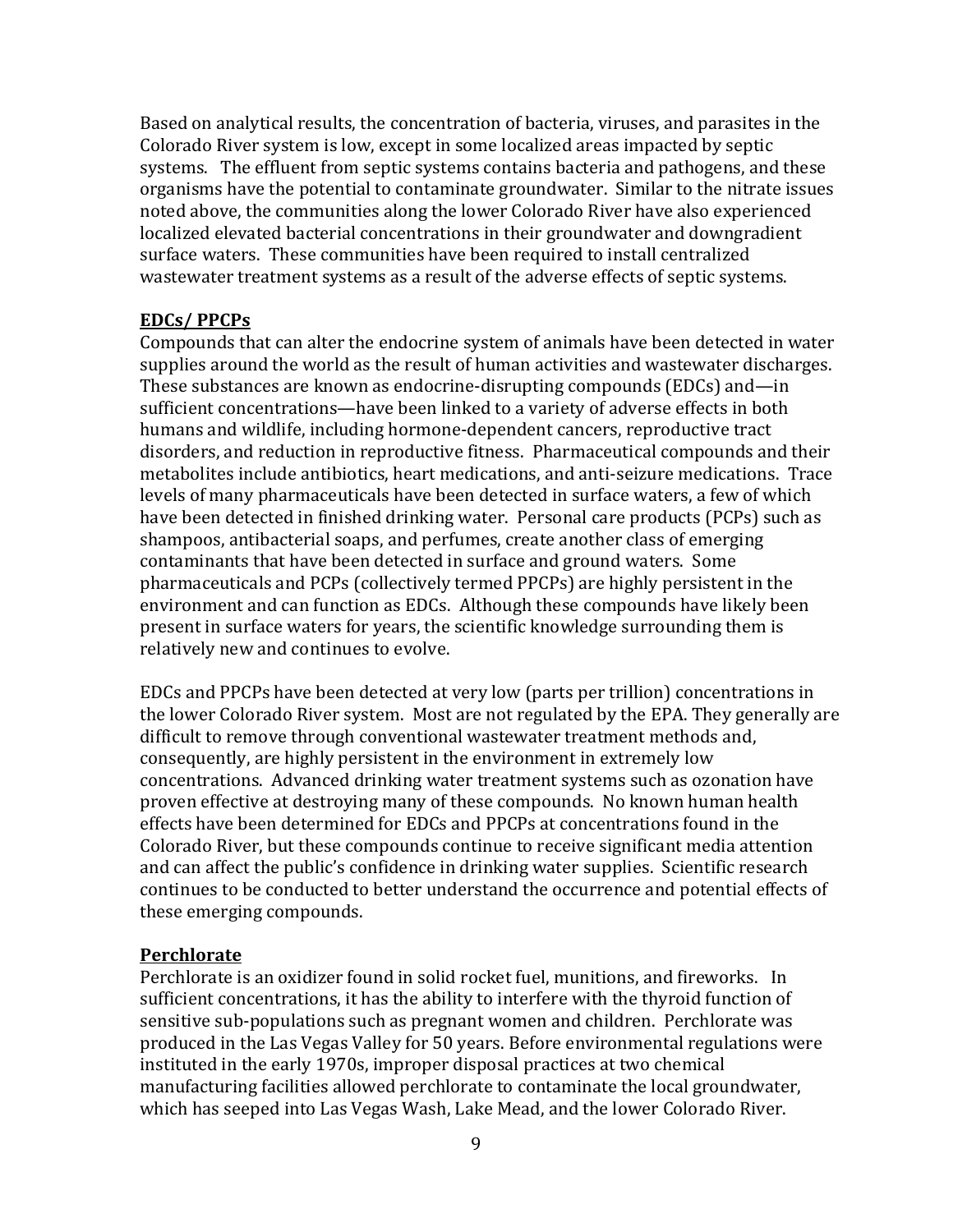Although perchlorate concentrations in Lake Mead and the lower Colorado River have decreased dramatically in recent years due to remediation performed under the oversight of the Nevada Division of Environmental Protection, long-term funding for perchlorate remediation may be in jeopardy. The company responsible for one-third of the funding for perchlorate remediation filed for bankruptcy in 2009; the bankruptcy settlement resulted in the establishment of an environmental trust to help fund continued remedial efforts. Other funding mechanisms are also necessary in the future to support the long-term remediation of the site.

#### **Metals**

All surface waters contain metals that stem from both human activities and natural sources. Dissolved concentrations of metal ions are generally low, and the solubility of metals in surface waters is predominantly controlled by the water chemistry and other environmental factors. Metals that have received attention for its potential to threaten the water quality of the Colorado River include chromium VI, uranium, and mercury.

#### *Chromium VI*

Chromium is a naturally occurring element found in rocks, soil, plants, and animals. Chromium VI is a toxic form of chromium that has several industrial uses in electroplating, textile manufacturing, dyes and pigments, wood preservation, and as an anti-corrosion agent. It is known to cause lung cancer in humans when inhaled, while the health effects from ingestion continue to be researched.

A significant groundwater plume contaminated with chromium VI is adjacent to the Colorado River near Topock, Arizona. This plume exists as a result of past disposal practices of chromium VI as an anti-corrosive agent used at a gas compressor station along the river. Interim measures, including pumping and treating water from the leading edge of the plume, have been implemented to protect the river. A long-term groundwater cleanup remedy has been defined, and the final cleanup plan is being finalized by the lead oversight agencies, the California Department of Toxic Substances Control and the United States Department of Interior. Chromium VI has also been found in the groundwater in Lake Havasu City. A metal plating facility discharged waste containing chromium VI into a septic system approximately one mile from Lake Havasu. Expeditious implementation of groundwater cleanup from all sources will help ensure protection of the Colorado River from chromium VI contamination.

#### *Uranium*

Uranium is a radioactive metal associated with significant health effects. It is considered by EPA to be a proven kidney toxicant and is regulated in drinking water. Also, as uranium can concentrate in specific locations in the body, risk of bone and liver cancer and blood diseases are increased. Uranium can be naturally present in the environment in soil, rock, and water, and is also introduced through human activities such as mining and other industrial uses.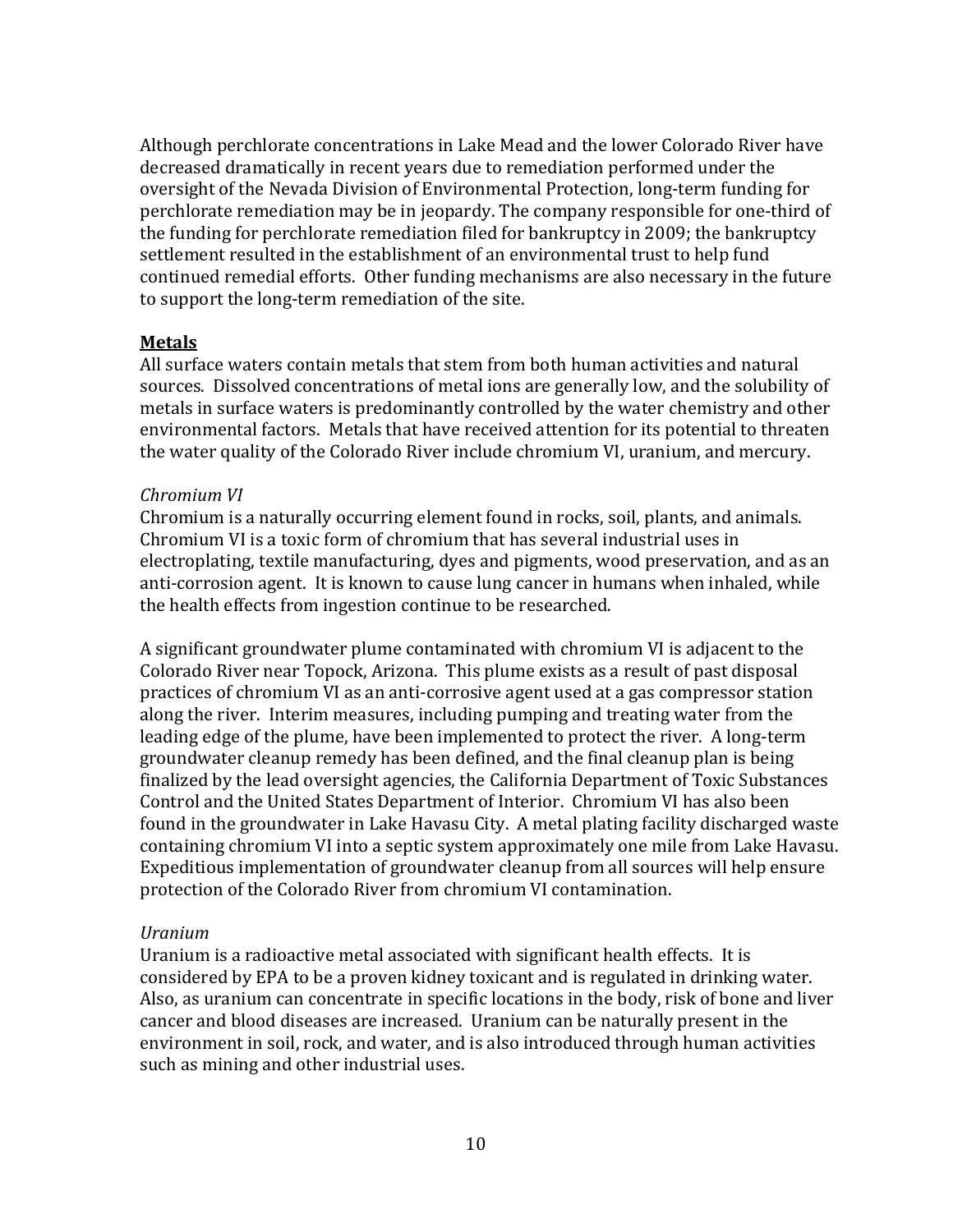Through previous efforts to process uranium for national defense programs and fuel for nuclear power plants, approximately 16 million tons of uranium mill tailings were left along the banks of the Colorado River near Moab, Utah. Due to its proximity to the Colorado River, there is a potential for tailings to enter the river as a result of a catastrophic flood event or other natural disaster. In 2009, the United States Department of Energy began moving the tailings to an engineered disposal cell approximately 30 miles north of the mill tailings site. Through 2010, nearly 3 million tons of tailings have been removed; however, significant funding is still needed in order to continue this progress and to remediate the area's groundwater to ensure future protection of the Colorado River. Another uranium-related threat exists further downstream along the Colorado River in areas proximate to Grand Canyon National Park. There has been a significant increase in recent years in uranium mining claims in this area (as well as throughout the western United States) due to renewed worldwide interests in nuclear energy. Without close oversight and regulation, mining activities can pose a water quality threat to the Colorado River.

#### *Mercury*

Mercury is a naturally occurring element that can be mobilized in the environment through excavation and mining/ore processing, and can be aerosolized by incineration, coal fired power plants, cement and lime kilns, smelters, and pulp and paper mills. Mercury bioaccumulates and can be toxic when inhaled, ingested, or absorbed through the skin. In humans, mercury can cause developmental defects in fetuses as well as kidney and nervous system damage.

The most common source of mercury contamination in the Colorado River is mining and aerial deposition. Some of the tributaries in the Colorado River system are listed as impaired due to the mercury concentration of the water. Some of the tributaries in the lower Colorado River system are also impaired due to mercury concentrations in fish tissue. Efforts to cap abandoned mines and reduce the aerial distribution of mercury will reduce the mercury concentrations in the Colorado River system.

#### **Invasive Species**

Invasive species are non-native plants or animals that adversely affect the systems they invade economically, environmentally, and ecologically. In most cases an invasive species can out-compete native species for resources such as nutrients, light, physical space, food, or water. Some species were introduced into the environment intentionally, while others have been introduced unintentionally and expanded on their own. If these invasive species evolved in environments with competition or predation and these stressors are removed, the new environment may allow them to proliferate quickly.

The Colorado River system, due to its proximity to large population centers, is susceptible to the introduction of invasive species. Recreational boat users can spread zebra and quagga mussels, New Zealand mud snails, and numerous aquatic plants. Many times invasive terrestrial plants are introduced in urbanized areas for use in landscaping and spread to other areas where they choke out the native vegetation.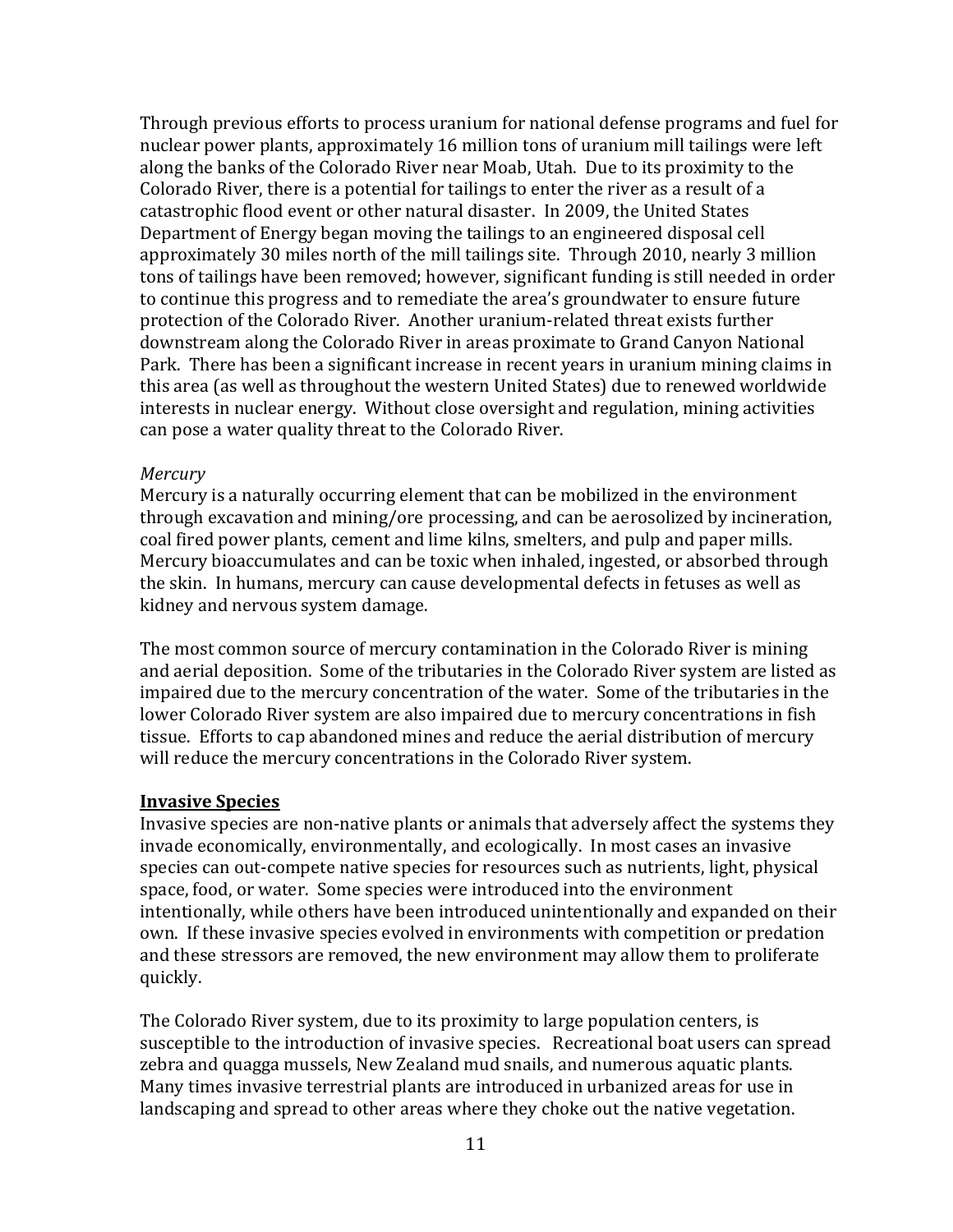Currently, some of the invasive species in the lower Colorado River system include tamarisk, cheat grass, Russian olive, quagga mussels, spiny naiad, Eurasian water milfoil, and New Zealand mud snails. Continued funding for research and development, as well as implementation of control measures, is critical for effective management of these invasive species in the lower Colorado River system.

#### **Turbidity/Suspended Sediment**

Turbidity is a surrogate measure for estimating the amount of suspended particles in water. These particles can be either organic (algae and other biological matter) or inorganic (sands and silt). Water can contain inorganic suspended solids consisting of particles of many different sizes. While some inorganic suspended material will be large enough and heavy enough to settle rapidly, other very small particles will settle very slowly or not at all.

Turbidity in lakes and rivers may be caused by the growth of phytoplankton or human urbanization activities that disturb land, storm events, agriculture, or certain industries such as quarrying and mining. High turbidity levels are undesirable for drinking water systems because these particles can mask the presence of microorganisms and interfere with their disinfection at treatment plants. Elevated turbidity/suspended sediment concentrations have also been shown to have adverse effects on fish and states have adopted standards to protect fish populations. Recreational uses may also be impacted by turbidity due to the reduced aesthetic enjoyment of murky water and the inability to see submerged hazards.

Due to the highly erodible soils and low plant coverage in the arid west, suspended sediments are difficult to control in the Colorado River system. Turbidity is elevated at the tributary inflows into the Colorado River due to storm events washing large quantities of sediment into the river from rural or urbanized areas and the resuspension of deposited sediment with changing lake elevation at the various deltas formed at the tributary inflows. Contaminants from sediment may be released during the re-suspension of particles. However, with the exception of the tributary inflow locations, the water in the Colorado River has very little suspended sediment because the large dams within the system have slowed the water's flow significantly and reduced the amount of sediment sent down the river.

#### **Stormwater**

Even in their natural state, the soils of the Southwest are not conducive to water retention. However, the natural vegetation and topsoil are often changed in developed areas to make way for buildings, roads, and other urban infrastructure and agriculture. These changes, and the introduction of constructed drainage networks, alter the hydrology of the local area such that the receiving water in an altered watershed experiences different runoff flow regimes. Many of the problems with stormwater are associated with the loss of the water-retaining function of the soil and vegetation in the landscape. In storm events, the water is no longer retained, but rather flows into receiving waters such as tributaries to the Colorado River, or the river itself. This